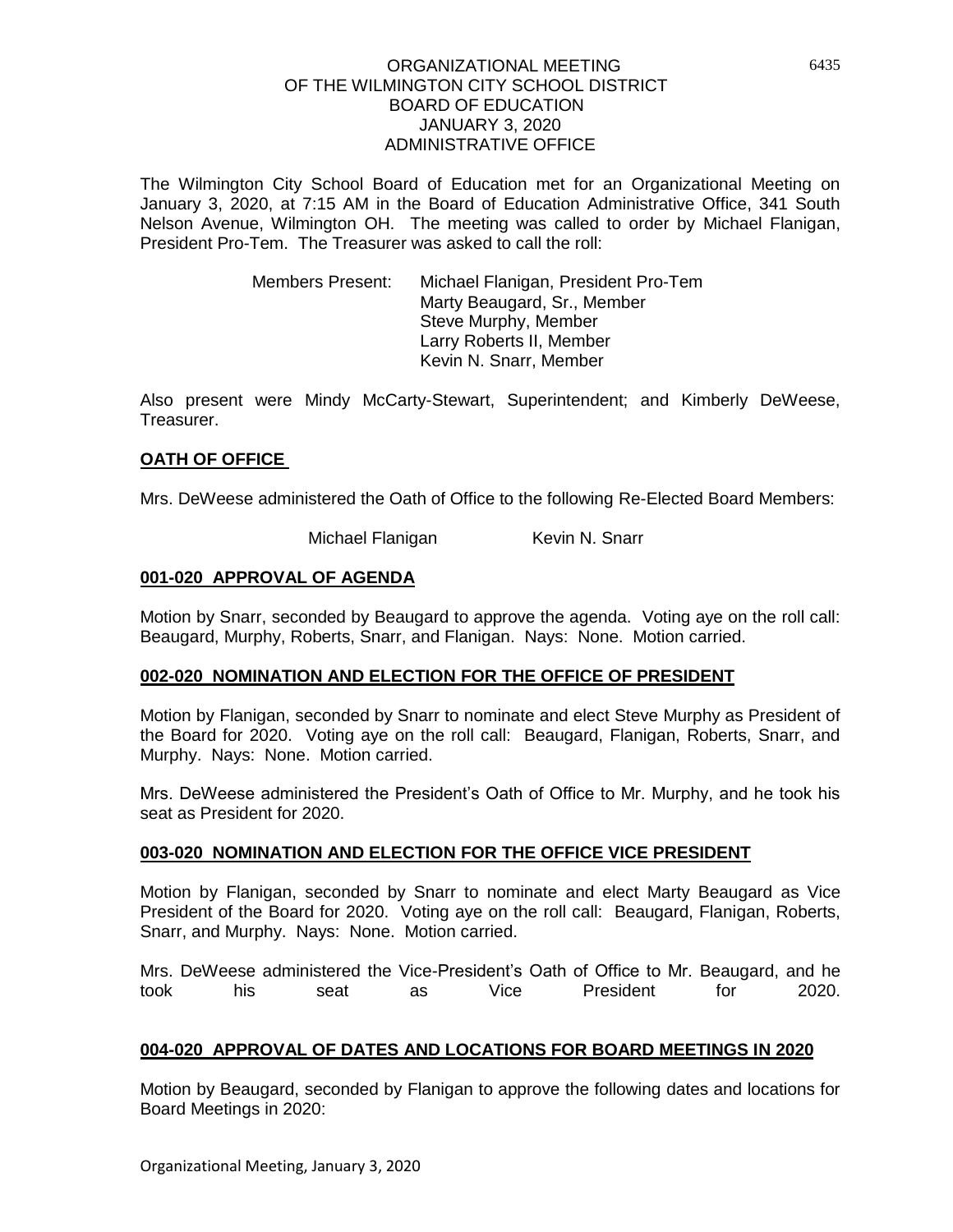| January   | 27 | 7:00 PM | <b>Regular Meeting</b> | <b>WHS</b>             |
|-----------|----|---------|------------------------|------------------------|
| February  | 24 | 7:00 PM | <b>Regular Meeting</b> | East End               |
| March     | 16 | 7:00 PM | <b>Regular Meeting</b> | Denver Place           |
| April     | 27 | 7:00 PM | <b>Regular Meeting</b> | <b>WMS</b>             |
| May       | 18 | 7:00 PM | <b>Regular Meeting</b> | Holmes                 |
| June      | 29 | 7:00 PM | <b>Regular Meeting</b> | <b>District Office</b> |
| July      | 27 | 7:00 PM | <b>Regular Meeting</b> | <b>District Office</b> |
| August    | 24 | 7:00 PM | <b>Regular Meeting</b> | <b>WHS</b>             |
| September | 28 | 7:00 PM | <b>Regular Meeting</b> | East End               |
| October   | 26 | 7:00 PM | <b>Regular Meeting</b> | Denver Place           |
| November  | 23 | 7:00 PM | <b>Regular Meeting</b> | Holmes                 |
| December  | 14 | 7:00 PM | <b>Regular Meeting</b> | <b>WMS</b>             |

Voting aye on the roll call: Beaugard, Flanigan, Roberts, Snarr, and Murphy. Nays: None. Motion carried.

## **005-020 ESTABLISH BOARD COMPENSATION FOR ATTENDANCE AT BOARD MEETINGS**

Motion by Roberts, seconded by Beaugard to set rate of compensation for attendance at Board Meetings at highest rate allowed by law. The rate will be \$125 per meeting not to exceed two meetings per month. Voting aye on the roll call: Beaugard, Flanigan, Roberts, Snarr, and Murphy. Nays: None. Motion carried.

### **006-020 ESTABLISH BOARD SERVICE FUND**

Motion by Snarr, seconded by Beaugard to establish a Board Service Fund. Voting aye on the roll call: Beaugard, Flanigan, Roberts, Snarr, and Murphy. Nays: None. Motion carried.

### **007-020 APPOINTMENT OF LEGISLATIVE LIAISON, COMMUNITY ACTION BOARD AND WILMINGTON FOUNDATION**

Motion by Flanigan, seconded by Snarr to appoint the following members as representatives for the Legislative Liaison, Community Action Board, and Wilmington Foundation.

*Legislative Liaison Michael Flanigan Community Action Board Marty Beaugard, Sr Wilmington Foundation* 

Voting aye on the roll call: Beaugard, Flanigan, Roberts, Snarr, and Murphy. Nays: None. Motion **carried.**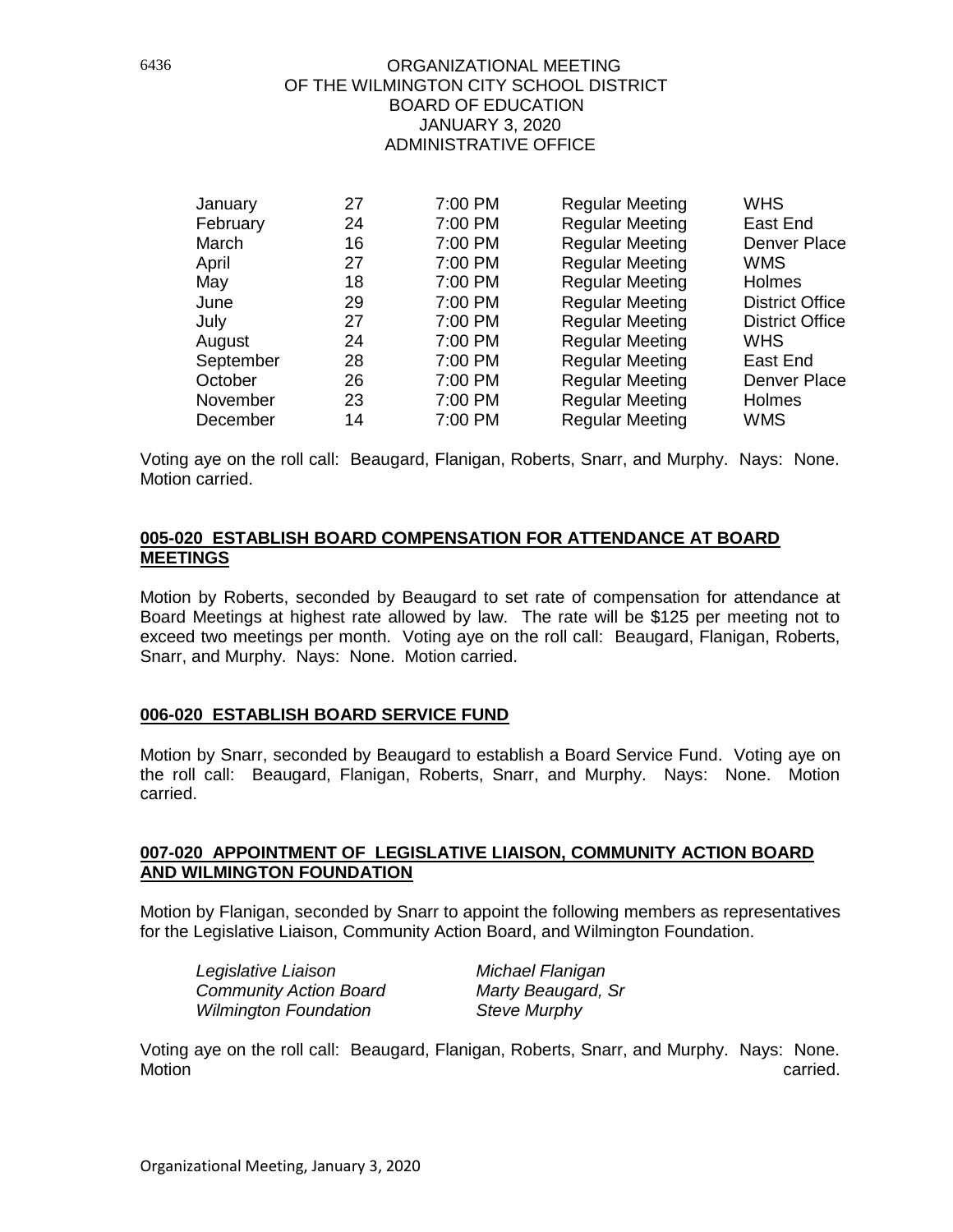# **008-020 APPOINTMENT OF BOARD SUBCOMMITTEES**

Motion by Beaugard, seconded by Flanigan to establish the following Board Subcommittees:

Finance, Audit and Abatement Murphy & Roberts<br>
Personnel, Policy and Legal Murphy & Flanigan Personnel, Policy and Legal Curriculum/Graduation Requirements/Student Handbooks Snarr & Beaugard Buildings/Grounds/Facilities/Operations Murphy & Roberts Athletic Council/Extra Curricular Murphy & Beaugard

Voting aye on the roll call: Beaugard, Flanigan, Roberts, Snarr, and Murphy. Nays: None. Motion carried.

# **009-020 APPOINTMENT OF BOARD MEMBER TO GREAT OAKS BOARD OF DIRECTORS**

Motion by Beaugard, seconded by Snarr to appoint JB Stamper to the Great Oaks Career Center Board of Directors. Voting aye on the roll call: Beaugard, Flanigan, Roberts, Snarr, and Murphy. Nays: None. Motion carried.

## **010-020 APPOINTMENT OF RECORDS COMMISSION FOR CALENDAR YEAR 2020**

Motion by Beaugard, seconded by Flanigan to appoint a Records Commission for Calendar Year 2020 comprised of the Board President, Superintendent, and Treasurer. Voting aye on the roll call: Beaugard, Flanigan, Roberts, Snarr, and Murphy. Nays: None. Motion carried.

### **011-020 CONFIRMATION OF EXISTING BY-LAWS AND POLICIES**

Motion by Roberts, seconded by Flanigan to confirm existing By-Laws and Policies. Voting aye on the roll call: Beaugard, Flanigan, Roberts, Snarr, and Murphy. Nays: None. Motion carried.

## **012-020 AUTHORIZATION TO SEND BOARD DOCUMENTS VIA GOOGLE DRIVE FILE TO EACH BOARD MEMBER**

Motion by Beaugard, seconded by Snarr to authorize to send Board Documents via Google Drive File to each Board member. Voting aye on the roll call: Beaugard, Flanigan, Roberts, Snarr, and Murphy. Nays: None. Motion carried.

### **013-020 RECOGNITION OF THE** *WILMINGTON NEWS JOURNAL* **AS OFFICIAL NEWSPAPER**

Motion by Flanigan, seconded by Roberts to name *Wilmington News Journal* as official newspaper. Voting aye on the roll call: Beaugard, Flanigan, Roberts, Snarr, and Murphy. Nays: None. Motion carried.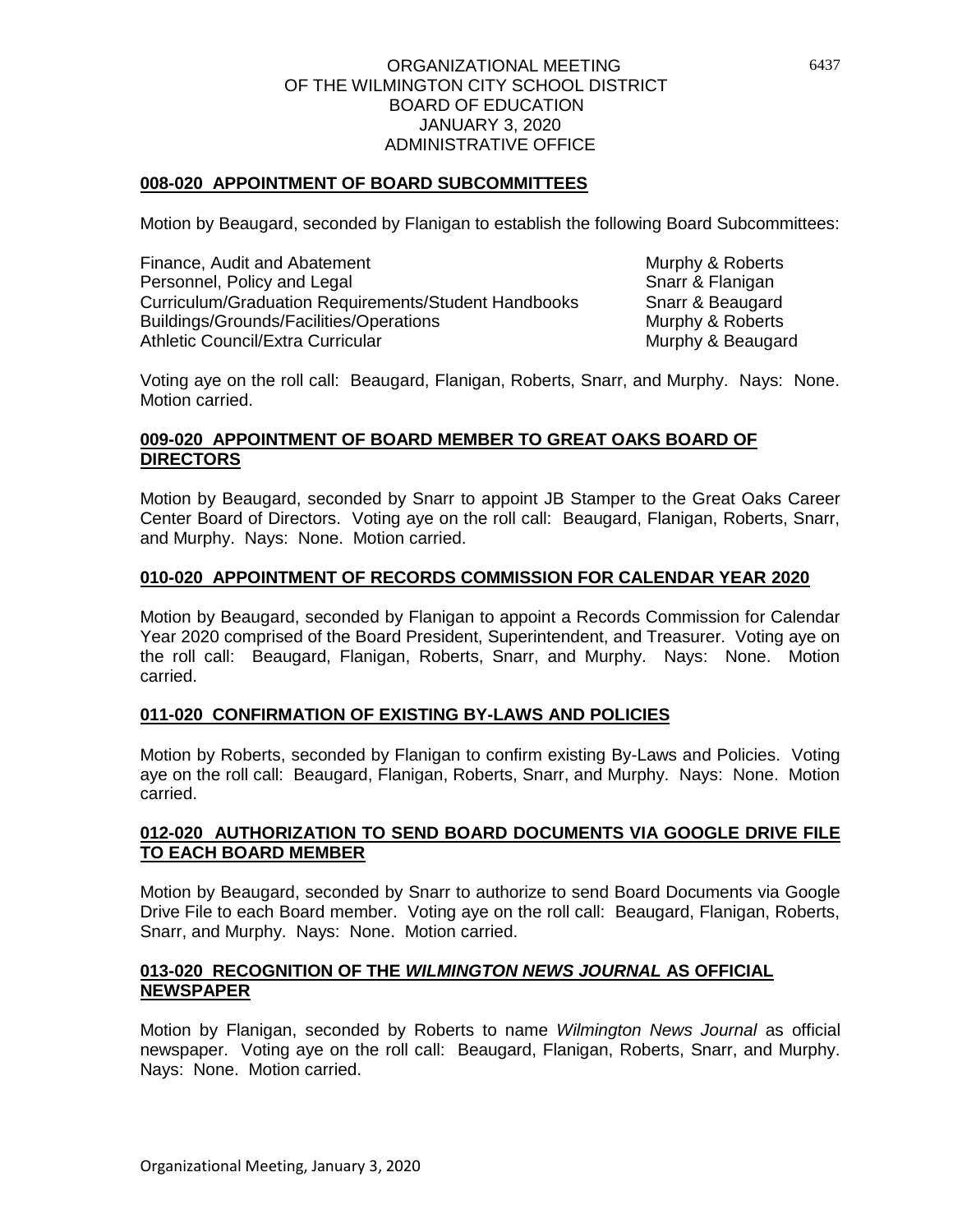# **014-020 APPROVAL TO RENEW MEMBERSHIP / 2020 OHIO SCHOOL BOARDS ASSOCIATION**

Motion by Beaugard, seconded by Flanigan to renew membership with Ohio School Boards Association for 2020. Voting aye on the roll call: Beaugard, Flanigan, Roberts, Snarr, and Murphy. Nays: None. Motion carried.

# **015-020 APPROVAL TO RENEW MEMBERS / 2020 OSBA LEGAL ASSISTANCE FUND MEMBERSHIP**

Motion by Beaugard, seconded by Snarr to renew membership with OSBA Legal Assistance Fund Membership for 2020. Voting aye on the roll call: Beaugard, Flanigan, Roberts, Snarr, and Murphy. Nays: None. Motion carried.

# **016-020 AUTHORIZATION FOR THE TREASURER TO REQUEST COLLECTION ADVANCES**

Motion by Beaugard, seconded by Roberts to authorize the Treasurer to request advances of tax receipts from the County Auditor. Voting aye on the roll call: Beaugard, Flanigan, Roberts, Snarr, and Murphy. Nays: None. Motion carried.

# **017-020 AUTHORIZATION FOR TREASURER TO INVEST FUNDS**

Motion by Beaugard, seconded by Roberts to authorize the Treasurer to invest public funds. Voting aye on the roll call: Beaugard, Flanigan, Roberts, Snarr, and Murphy. Nays: None. Motion carried.

### **018-020 AUTHORIZATION FOR TREASURER TO PAY BILLS**

Motion by Beaugard, seconded by Roberts to authorize the Treasurer to pay bills. Voting aye on the roll call: Beaugard, Flanigan, Roberts, Snarr, and Murphy. Nays: None. Motion carried.

# **019-020 AUTHORIZATION FOR TREASURER TO SIGN ALL WARRANTS**

Motion by Beaugard, seconded by Roberts to authorize the Treasurer to sign all warrants. Voting aye on the roll call: Beaugard, Flanigan, Roberts, Snarr, and Murphy. Nays: None. Motion carried.

# **020-020 AUTHORIZATION FOR TREASURER TO ADVANCE FUNDS**

Motion by Beaugard, seconded by Roberts to authorize the Treasurer to advance funds from the General Fund to other funds when the need arises. Voting aye on the roll call: Beaugard, Flanigan, Roberts, Snarr, and Murphy. Nays: None. Motion carried.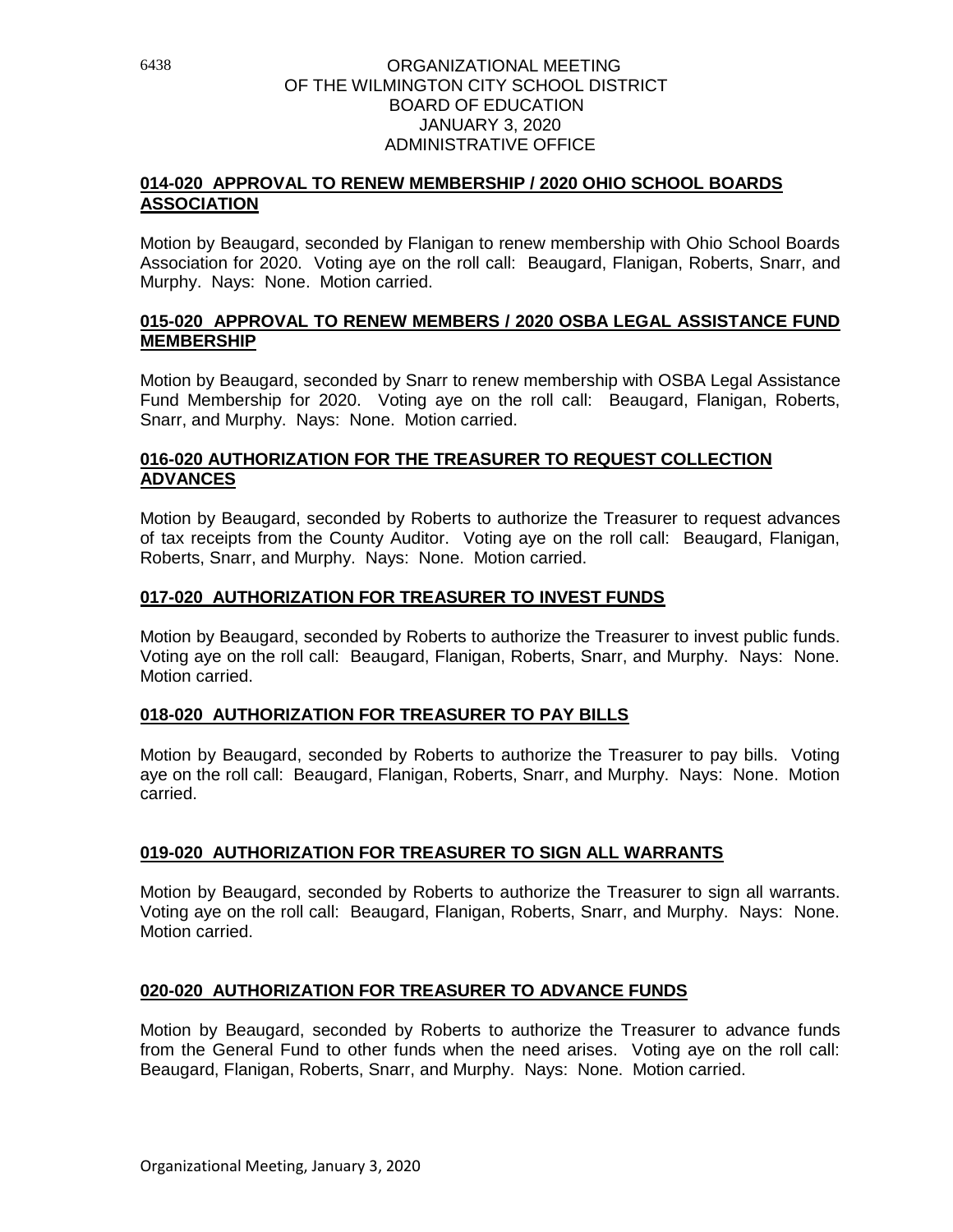## **021-020 AUTHORIZATION FOR TREASURER TO OPEN AND TABULATE BIDS**

Motion by Beaugard, seconded by Roberts to authorize the Treasurer to open and tabulate bids. Voting aye on the roll call: Beaugard, Flanigan, Roberts, Snarr, and Murphy. Nays: None. Motion carried.

# **022-020 AUTHORIZATION FOR TREASURER TO COMMENCE PROCEDURES TO BORROW FUNDS, IF NECESSARY**

Motion by Beaugard, seconded by Roberts to authorize the Treasurer to commence procedures to borrow funds, if necessary. Voting aye on the roll call: Beaugard, Flanigan, Roberts, Snarr, and Murphy. Nays: None. Motion carried.

# **023-020 AUTHORIZATION FOR TREASURER TO ACT AS AGENT OF THE BOARD FOR FILING REAL ESTATE COMPLAINTS**

Motion by Beaugard, seconded by Roberts to authorize the Treasurer to act as agent of the Board for filing real estate complaints. Voting aye on the roll call: Beaugard, Flanigan, Roberts, Snarr, and Murphy. Nays: None. Motion carried.

### **024-020 AUTHORIZATION FOR THE TREASURER TO WITHDRAW AND TRANSFER BOARD FUNDS HELD IN BANKING INSTITUTIONS**

Motion by Beaugard, seconded by Roberts to authorize the Treasurer to withdraw and transfer Board funds held in banking institutions. Voting aye on the roll call: Beaugard, Flanigan, Roberts, Snarr, and Murphy. Nays: None. Motion carried.

## **025-020 AUTHORIZATION FOR TREASURER TO BE THE BOARD'S DESIGNEE FOR PUBLIC RECORDS TRAINING**

Motion by Beaugard, seconded by Roberts to authorize the Treasurer to be the Board's designee for Public Records Training. Voting aye on the roll call: Beaugard, Flanigan, Roberts, Snarr, and Murphy. Nays: None. Motion carried.

## **026-020 AUTHORIZATION FOR SUPERINTENDENT AND/OR TREASURER TO MAKE APPLICATION FOR AND ACCEPT STATE, FEDERAL AND OTHER FUNDS**

Motion by Beaugard, seconded by Roberts to authorize the Superintendent and/or Treasurer to make application for and accept State, Federal and other funds. Voting aye on the roll call: Beaugard, Flanigan, Roberts, Snarr, and Murphy. Nays: None. Motion carried.